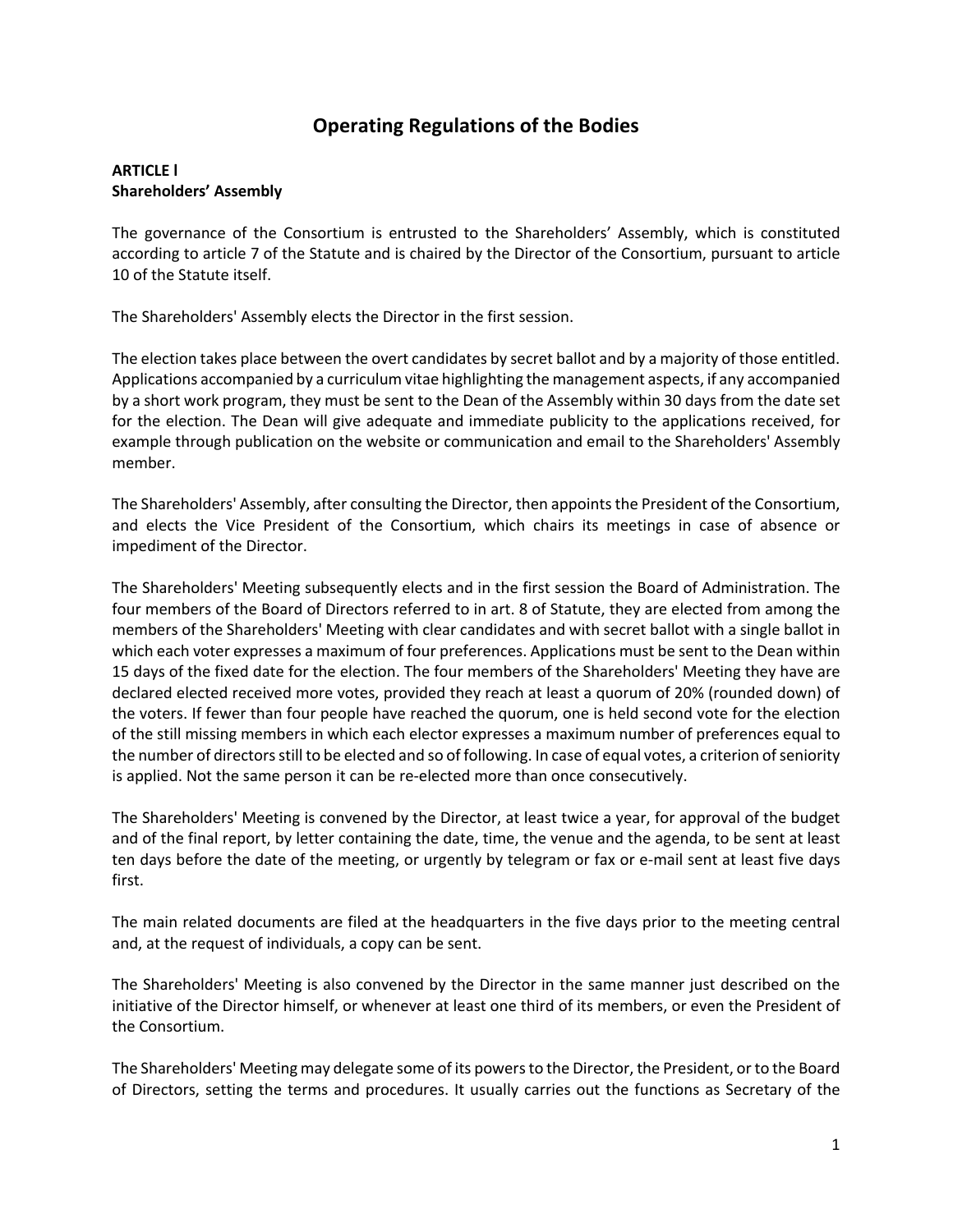Shareholders' Meeting the highest level official of Consortium or the youngest in age member of the Shareholders' Meeting present at the meeting.

### **For the meetings to be valid, the presence of half plus one of its members is required, the Resolutions are taken by simple majority of those present. In the event of a tie, the vote prevails of the President of the session.**

Attendance at meetings is also allowed for audio conferencing or videoconferencing, provided that at least one third of those entitled to participate personally and physically in the meeting assembly; in this case, for the meeting to be valid, the following conditions must be respected, which will be noted in the relative minutes:

- -the Chairman and the Secretary of the meeting, if appointed, are present in the same place that they will arrange for the preparation and signing of the minutes;
- the Chairman of the meeting is allowed to ascertain the identity and legitimacy of the intervened, regulate the conduct of the meeting, ascertain, and announce the results of the vote;
- the person taking the minutes is allowed to adequately perceive the events that are the subject of verbalization;
- attendees are allowed to participate in the discussion and simultaneous voting on items on the agenda, as well as viewing, receiving, and transmitting documents.

Possible proposals to modify the Consortium Statute and to establish further Units of research at the same site must be approved by a majority of two thirds of the members of the Shareholders' Assembly. The President of the session may also call external experts to report to the Shareholders' Meeting to the Assembly, when it deems it necessary.

The Shareholders' Assembly, on the recommendation of the representatives of the Research Units, appoints the members of the Scientific Council and also provides for the fulfillment of the tasks referred to Article 7 of the Statute.

### **The minutes of the Assembly, signed by the President of the session and by the Secretary, are transcribed in the specially numbered and endorsed book of minutes.**

The reimbursement of expenses is paid to the members of the Assembly and to the Secretary upon request mission for participation in meetings.

#### **ARTICLE 2 Scientific Council**

The Scientific Council is the Consortium's scientific consultation and verification body.

It is made by the President of the Consortium, who convenes and presides over it, the Director, the representative of the research units of the Consortium Universities, and by the representative of the Sections and the research laboratories of the Consortium, appointed by the Shareholders' Assembly pursuant to of article 7 of the Statute.

The Scientific Council is chaired by the President of the Consortium, pursuant to art. 9 of Statute.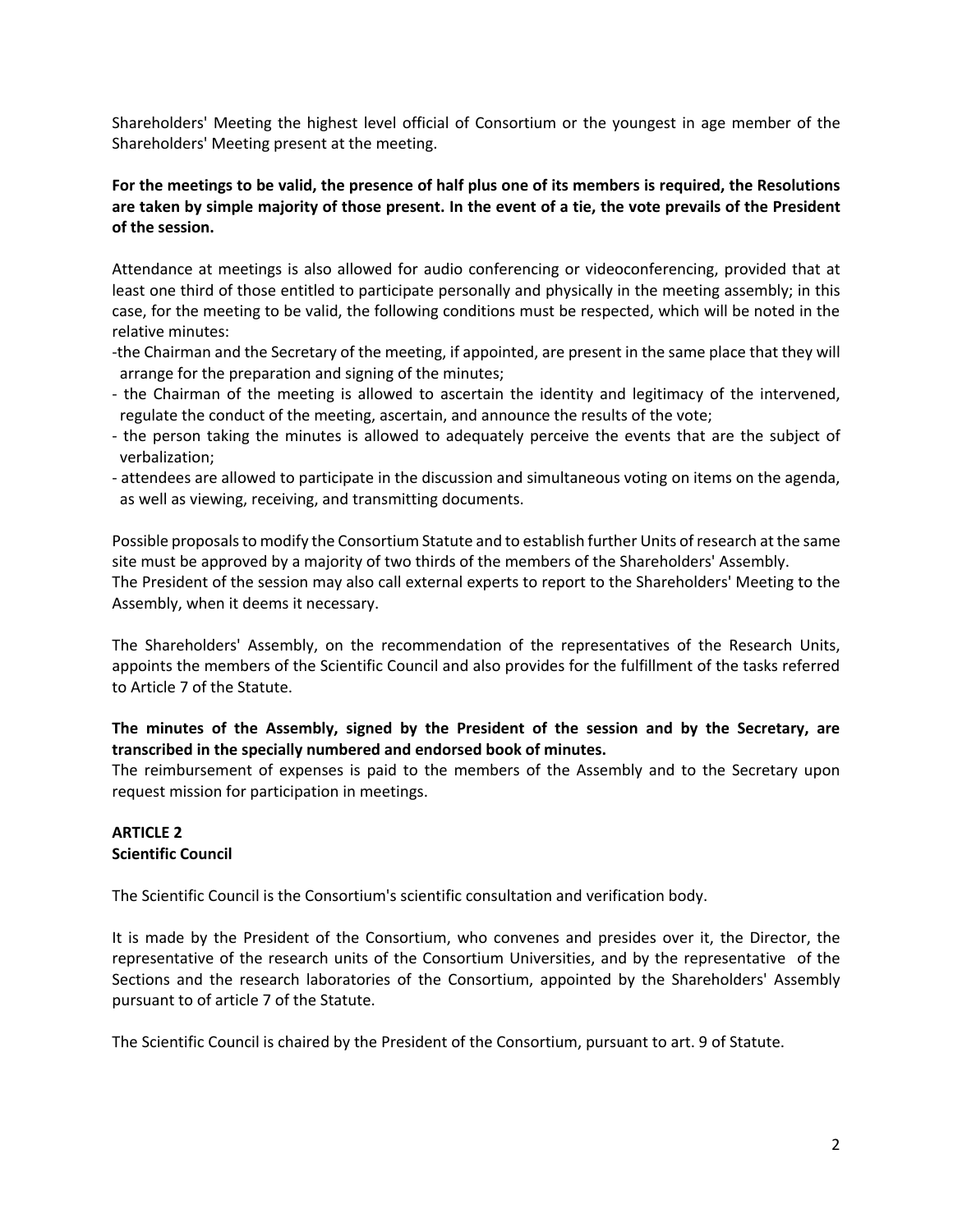The Scientific Council elects in the first session by secret ballot in its sphere and a majority of voters the Vice President of the Council himself among candidates expressed during the session standing. The Vice President presides over the meetings in case of absence or impediment of the President.

The Scientific Council is usually convened by the President at least once a year, by letter containing the agenda, to be sent at least ten days before the date of the meeting, or urgently by e-mail sent at least five days before.

It is also convened, by the President and in the same manner, upon request by at least one third of its members or the Board of Directors of the Consortium or the Director for dealing with specific problems. The heads of the research units established with conventional deed with Bodies external to the Consortium pursuant to Article 3 of the Law on Services.

A majority of the members of the Board is required for the validity of the meetings Scientific, after deducting the justified absences.

Resolutions are taken by a majority of those present.

The members of the Scientific Council can obtain from the Director all the information on resolutions of the Shareholders' Meeting.

The members of the Scientific Council can obtain from the Director all the information on resolutions and/or agendas of the Shareholders' Meeting.

Usually, the highest level official performs the functions of Secretary of the Scientific Council or the youngest member of the Board itself.

The minutes of the meetings of the Scientific Council signed by the President of the session and by Secretary, are sent to the Shareholders' Meeting or and are collected chronologically in appropriate numbered and endorsed register.

The members of the Scientific Council and the Secretary are paid a refund upon request mission expenses for attending meetings.

Once a year the Scientific Council meets in an extended form to all members of the Consortium for the examination and discussion of the final balance sheets and scientific programs.

#### **ARTICLE 3 Director**

**The Director of the Consortium remains in office for three years and cannot be re-elected for more than one time consecutively. Should the Director hold another office at the time of the election directive within the Consortium, the Assembly will also provide for the renewal of this office according to the established procedures.**

#### **The Director performs the functions provided for in Article 10 of the Statute.**

At the time of the election, if the Director holds another managerial position within the Consortium, the Assembly will also appoint its replacement in that office.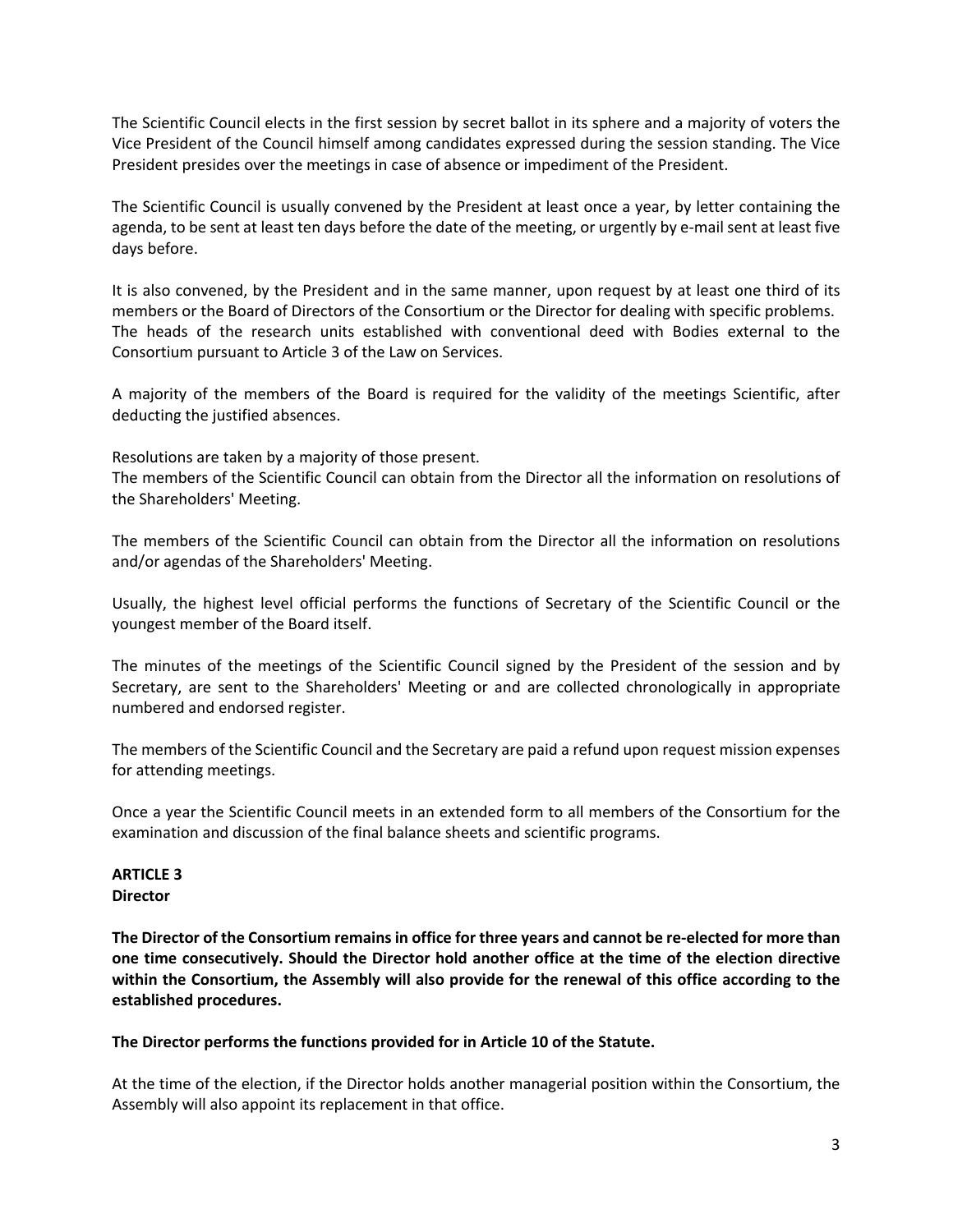The Director of the Consortium, at least six months before the expiry of the mandate of the Assembly and of the Scientific Council, initiates the procedures for the appointment of new bodies: invites the Rectors of the consortium universities to appoint the new representative in the Shareholders' Assembly, and invites the outgoing representative of the research units at the consortium universities or organizations agreed to carry out the electoral consultation referred to in Article 7 of the Law of Services for the election of those responsible for the new mandate in the Scientific Council.

#### **ARTICLE 4 President**

The President convenes and chairs the Scientific Council, participates in the Assembly meetings and of the Board of Directors with an advisory vote.

The President remains in office for three years and can be consecutively renamed for another three years.

### **ARTICLE 5 Board of Directors**

**The Board of Directors remains in office for three years. To the Board meetings can partecipate, also carried out electronically, the President of the Consortium, the Deputy President and Vice President of the Scientific Council, with an advisory vote**.

**The Board of Directors is chaired by the Director of the Consortium, in accordance with the article 10 of the Statute**.

It is convened by the Director by written communication or e-mail containing the date, time, location, and agenda, to be sent at least 5 days before the date of the meeting, usually before each meeting of the Shareholders' Meeting, as well as whenever the Director deems it appropriate or even at the request of at least one third of its members. For the validity of the meetings requires the presence of at least half plus one of its members.

In case of absence or impediment of the Director, the Vice-President presides over the meetings of Board of Directors already convened.

**Resolutions are taken by a majority of those present. In the event of a tie, the vote of President of the session.**

**The highest level official performs the functions of Secretary of the Board of Directors or the youngest member of the Board itself. The minutes of the meetings of the Board of Directors, signed by the Chairman of the session and the Secretary, they are collected chronologically in a specific numbered and endorsed register.**

The President of the session can call to report to the Board of Directors, when necessary see the need, experts from outside the Council itself.

The members of the Board of Directors and the Secretary are paid on request the reimbursement of mission expenses for participation in the meetings of the Council itself.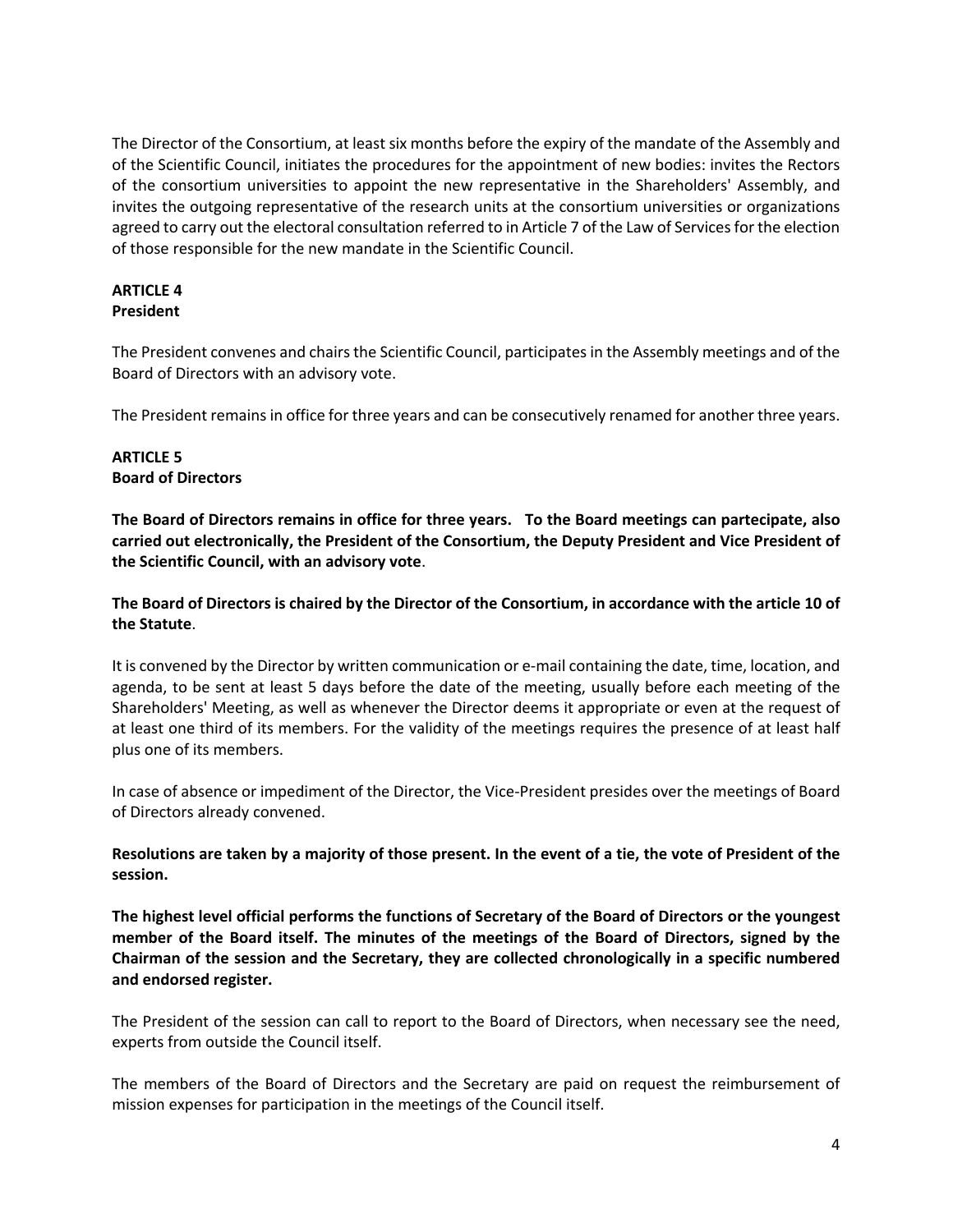# **ARTICLE 6 Committee of the Scientific Council**

The Board of the Scientific Council of the CNIT is the operational arm of the Scientific Council itself and is designated within the Council itself.

Tasks of the Board of the Scientific Council:

- 1. assists the President in formulating strategies for strengthening development of scientific activities of the Consortium;
- 2. instructs proposals for multiannual scientific activity plans for the Scientific Council which will be brought to the Shareholders' Meeting;
- 3. is responsible for providing the Scientific Council with opinions on all the technical-scientific aspects connected to the aims of the Consortium;
- 4. is at the service of the Board of Directors for opinions and evaluation on the technical-scientific aspects characterized from a need for urgency;
- 5. appoints the Commissions for the activities under the responsibility of the Scientific Council.

It is made up of 4 members elected by secret ballot among the members of the Scientific Council itself and following the same appointment procedures provided for the election of the members of Board of Directors indicated in Article 1 of this regulation.

The appointment lasts for 3 years or until the end of the term of the current Scientific Council and can be renewed only once.

# **ARTICLE 7 Afferent's emeritus**

Personnel holding the role of emeritus afferent pursuant to Article 2 of the "Ordering of services" may be called upon to perform representative roles on behalf of the Director for the Consortium.

The afferent emeritus can be invited, without the right to vote, to the Shareholders' Meeting and / or to Scientific Council.

The afferent emeritus can participate and be the owner of research projects.

### **ARTICLE 8 Representation of Employees**

Two representatives are elected from among the employees of the consortium and will participate by invitation of the Director, at the meetings of the Board of Directors. One elected from the category of researchers and technicians and one from that of administrators.

The representative office lasts 3 years or until the end of the mandate of the current Board of Directors and can be renewed only once.